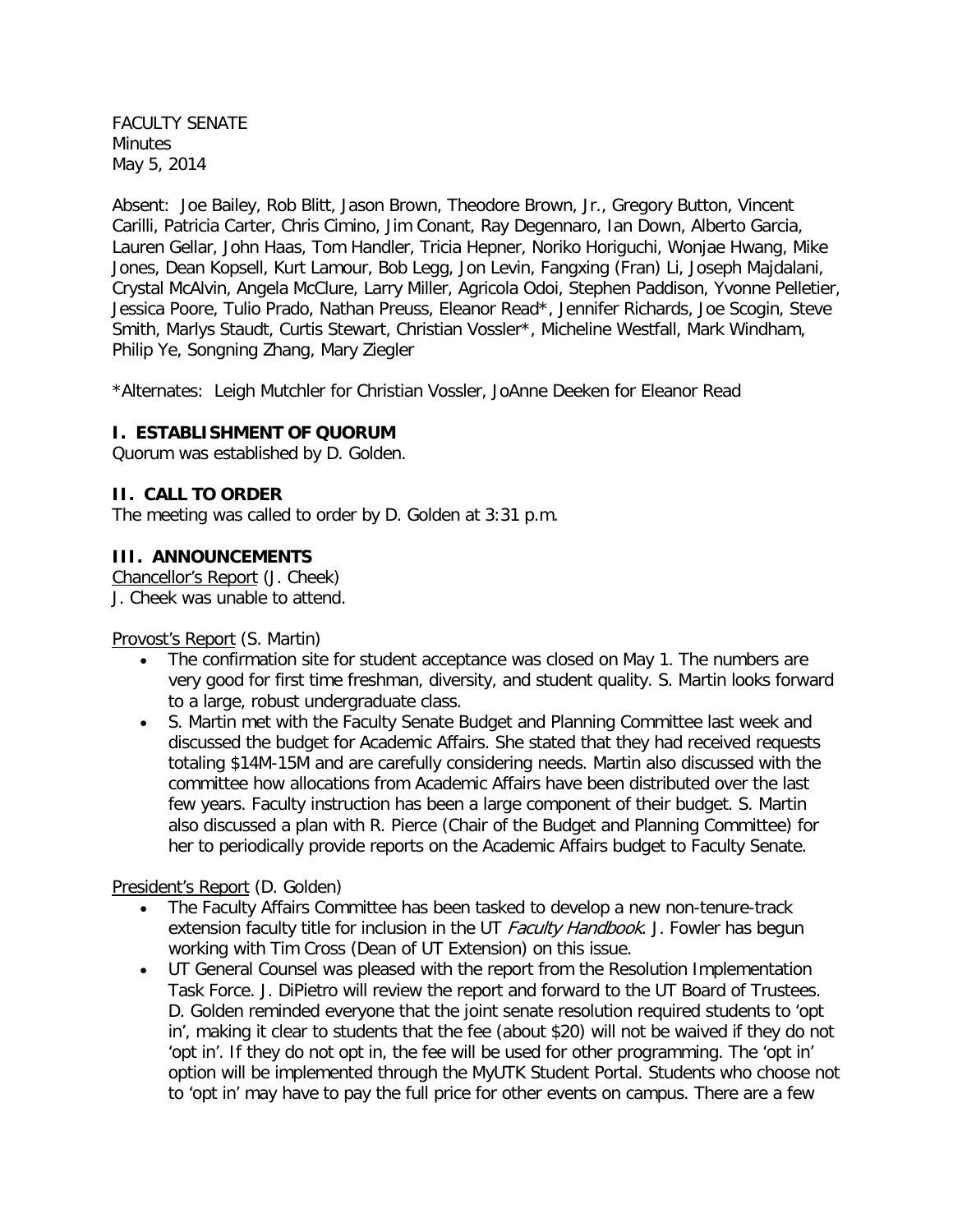issues to work out for groups of students who do not register themselves, such as those in the Law College and the College of Veterinary Medicine, or students on the UT Space Institute campus, who do not come to the UTK campus.

- D. Golden explained the purpose of the Committee on University Identity (Branding). Other units of the UT System, i.e. UT-Martin and UT-Chattanooga, have developed unique brands to represent their campus. The UT Knoxville campus does not have a unique brand, but uses the brand used by the UT system. Golden mentioned that focus groups have been created to participate in branding for UTK.
- R. Spirko asked about the composition of the committee that approves use of student activity fees. D. Golden said that the joint senate resolution calls for a majority of the members to be non-students. Additional members have been added resulting in a nonstudent majority. D. Fox asked about an 'opt out' option. Golden responded that students are required to make a choice, 'opt in' or 'not opt in'.
- D. Fox stated that she had participated in a branding focus group and felt that participants were being pushed toward a specific answer.

# **IV. MINUTES**

D. Golden called for a vote to accept the minutes of the Faculty Senate Meeting of April 7, 2014. There was no discussion, and the minutes were approved as written. The unapproved minutes of the Faculty Senate Executive Council meeting of April 23, 2014, have been posted for review. These will be approved at the next Executive Council meeting (September 2, 2014).

# **V. UNFINISHED BUSINESS**

Resolution on Faculty Academic Freedom and Shared Governance (J. Fowler)

J. Fowler stated that many universities are incorporating their academic freedom statements into shared governance documents. The Faculty Affairs Committee, with input from several individuals and groups, developed the proposed resolution. An additional paragraph has been added to the resolution that will be incorporated into section 1.5 (Shared Governance, second paragraph, additions underlined) of the UT Faculty Handbook. They wanted to make it clear that this paragraph related to faculty speech as an employee. Minor changes were made to section 2.13 (Freedom as a Citizen, additions underlined and deletions with strikeout). Fowler moved that the resolution be approved. There was no discussion and the motion was approved. The approved resolution is posted at the UT Faculty Senate website.

# **VI. REPORTS OF STANDING COMMITTEES**

# Graduate Council (D. Hodges)

The Credentials Committee approved 11 faculty members to direct doctoral students. The Curriculum Committee has not met since the previous Faculty Senate meeting. D. Hodges moved that the Graduate Council minutes of Feb. 27, 2014, be approved, and the motion passed. Hodges announced that Pat Freeland will be chair and Steve Kania will be vice chair of Graduate Council for next year. Minutes of the Graduate Council meetings are posted on the Graduate Council website [\(http://gradschool.utk.edu/GraduateCouncil/gcouncil.shtml\)](http://gradschool.utk.edu/GraduateCouncil/gcouncil.shtml).

#### Non-tenure-track Issues Committee – Family Leave Policy, approved April 7, updated language, for information only (S. Harris)

The amended resolution, as approved at the April 7, 2014, Faculty Senate meeting, is posted on the Faculty Senate website.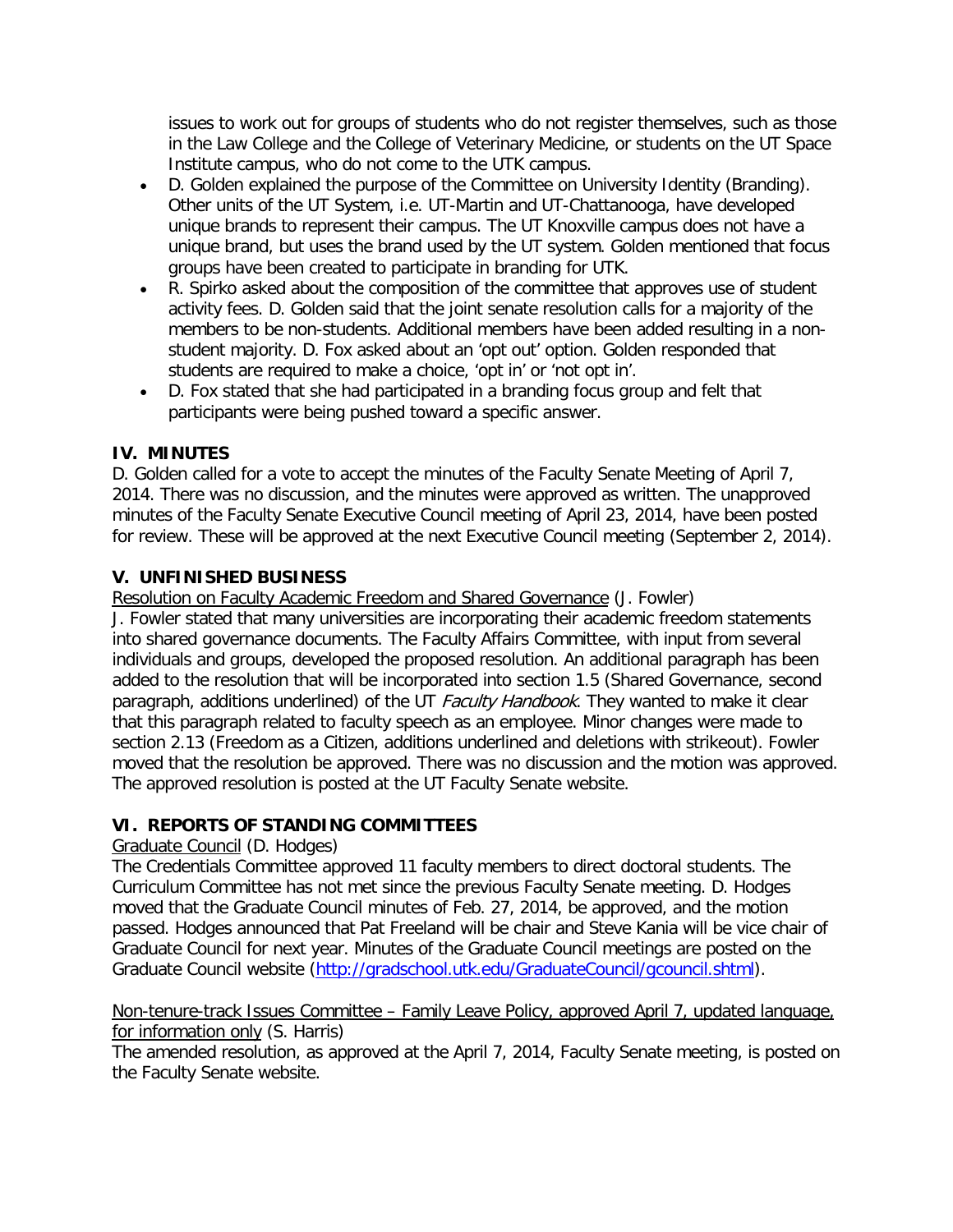### Research Council – Bylaws Revision (T. Shepardson)

T. Shepardson stated that M. Griffin chaired the committee, which updated the Faculty Senate bylaws pertaining to the Research Council. The main updates included name changes of units within the university, title changes of personnel, verbiage that stated lecturers and instructors were potential members of the Research Council, clarification on the role of the Research Council in periodic reviews of University research centers and units, and addition of the immediate past chair of the Research Council as an ex-officio member. Shepardson moved that the bylaws revision proposed by the Research Council be approved, and the motion passed. The revised bylaws document is posted on the Faculty Senate website.

## Undergraduate Council Approvals (D. Golden for J. Levin)

Several minutes of meetings held by the Undergraduate Council were presented for approval. The dates of those meetings were: September 10, 2013, October 22, 2013, November 12, 2013, January 28, 2014, and April 8, 2014. D. Golden moved that all minutes of the Undergraduate Council be approved. The motion passed. Minutes of the Undergraduate Council meetings are posted at the Undergraduate Council website [\(http://web.utk.edu/~ugcouncl/\)](http://web.utk.edu/%7Eugcouncl/).

# **VII. NEW BUSINESS AND ANNOUNCEMENTS**

### Student Body President & Faculty Senate (D. Golden)

D. Golden introduced Kelsey Keny as the incoming president of the Student Government Association (SGA). Golden made a motion to include the SGA president as an ex-officio (nonvoting) member of the Faculty Senate. He indicated that his proposal had been approved by the Executive Council, and that the proposal would require a modification in the Faculty Senate bylaws. Golden proposed the following revision to the bylaws:

"D. Student Body President. The Student Government Association (SGA) shall be represented on the Faculty Senate by the Student Body President. The Student Body President shall be an ex officio, non-voting member of the Faculty Senate. In the event that the Student Body President cannot attend a regular senate meeting, she/he will appoint a student designee from the SGA. The Student Body President shall be permitted to provide a report to the Faculty Senate at the request of the Faculty Senate President."

D. Golden called for discussion. K. Keny stated that inclusion of the SGA president as a member of the Faculty Senate would help close gaps in communication. The motion passed.

Candidate Statements for President-elect and UFC Faculty Representative (J. Hall)

- Faculty Senate elections have been completed, and there are only two empty seats. A list of senators has been sent to caucus chairs.
- There are two candidates for President-elect of Faculty Senate: JoAnn Deeken and Bruce MacLennan. Both candidates gave brief statements. Their written statements are posted on the Faculty Senate website.
- There are two candidates for UT Faculty Council: Steve Thomas and Candace White. Both candidates made brief statements, and their written statements are posted on the Faculty Senate website.